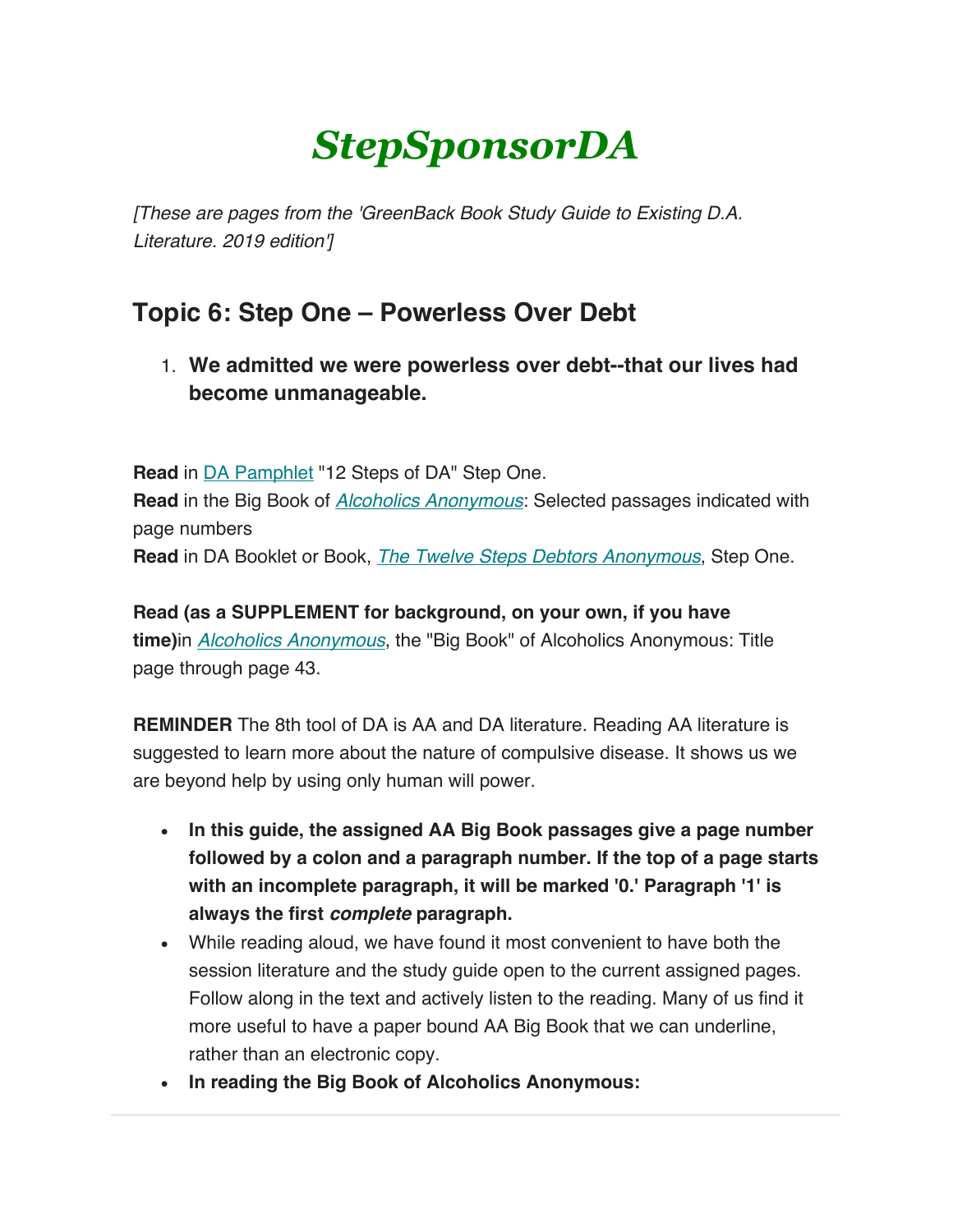- Notice symptoms and similarities to your own behavior and thinking.
- Note that when we debt it produces in ourselves a temporary sense of ease,  $comfort - a$  "high" similar to drinking.
- Notice the directions to follow and the actions they took.
- Note references in the Big Book to money, success, status, achievement and business.
- Note ANY time the text says "ask" or "ask God" consider that to be a prayer and pray it

## **STUDY SESSION READINGS:**

- **Read Aloud Together from** DA Pamphlet "The 12 Steps of DA" Preamble, Introduction to the Twelve Steps, and Step 1
	- $\circ$  Who are we? (p.1)
	- $\circ$  What problems or debting symptoms had we identified? (p. 1-3)
	- $\circ$  What unmanageability do we identify? (p. 4)

# AA Big Book **- Selected Passages to Read Aloud from the Chapter:** There is a **Solution**

- $\circ$  What tremendous fact did AA have to offer? (p 17:3)
- $\circ$  What did the old school alcoholics believe the problem is? (p 18:1-5, p 19:0)
- o Mental symptoms (p 20:4 thru p 21:0-1; p 23:1,2; p 24:1, p 30:1)
- $\circ$  Managing (p 31:3 thru p 32:0)

### • **Talking Points to Reflect/Discuss Together**:

- o Who can be most helpful to the chronically addicted person?
- o How does AA define a Moderate and Hard drinker?
- o How does AA define a real addicted alcoholic?
- o How would *you* define a Moderate Debtor? Bad-Habit/Hard Debtor? Is that you?
- o How would *you* define a real *addicted chronic compulsive debtor*? Is that you?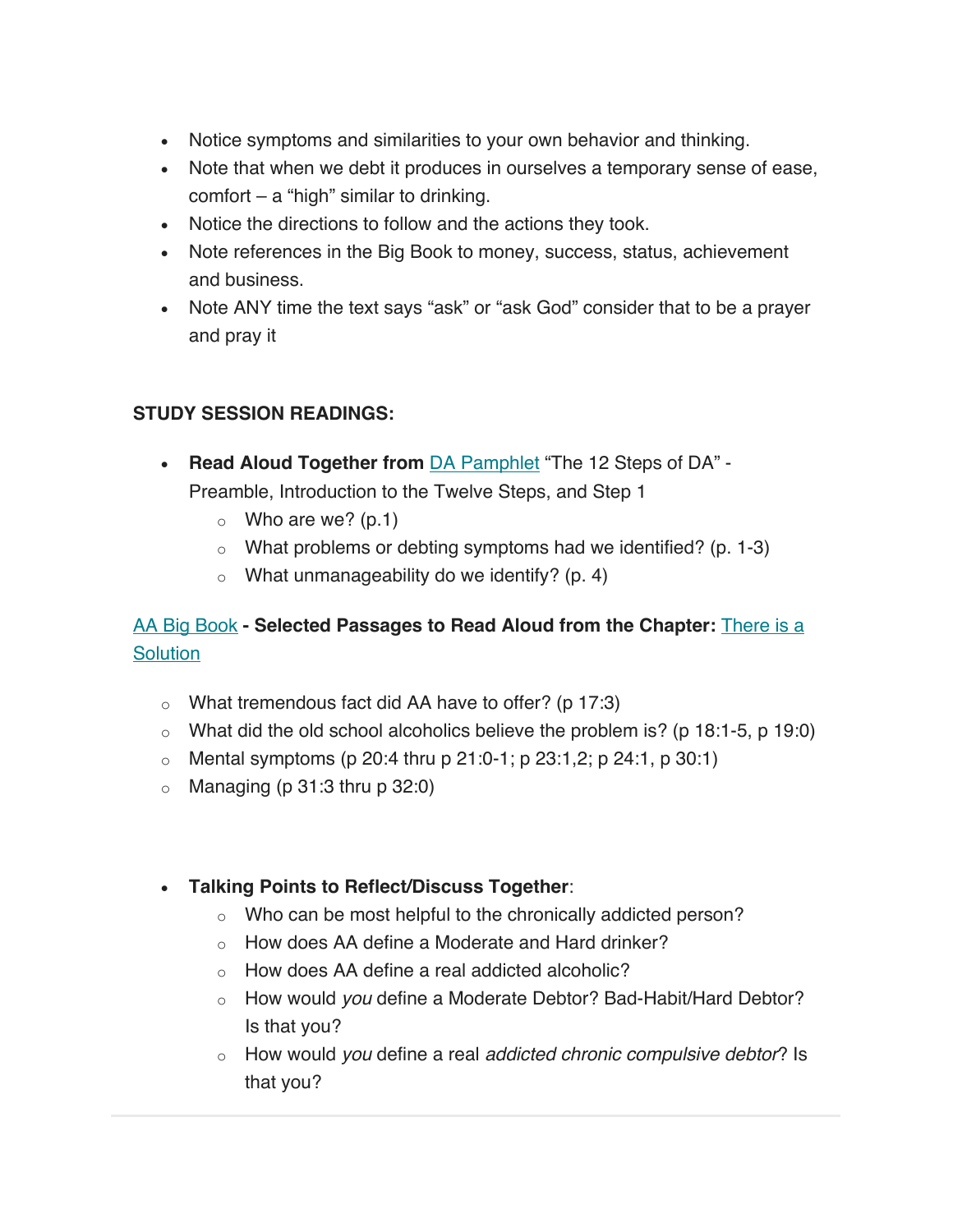- o What prompted you to investigate DA?
- o Why did you attend your first DA meeting (or contacted DA World Service)?
- $\circ$  As mentioned in AABB p 18:5, what was your reaction, at your first DA meeting, to hearing from others who have the same difficulty?

**Read aloud Step One from the DA Book,** *The 12 Steps, 12 Traditions and 12 Concepts of Debtors Anonymous*

- **Talking Points to Reflect/Discuss Together with another identified compulsive debtor**:
	- o Name, if any, people who have suggested you need to be more frugal, learn to budget or in some way 'get control' of your finances.
	- o Name, if any, people who suggested you attend either DA or get some type of help/counseling for your finances.
	- o What was your reaction, if any, to their suggestions?
	- $\circ$  Have you noticed that more money does not help the problem? That, regardless of the amount you have, you still overspend, throw money at problems and continue to cause yourself money trouble?
	- o Have you tried SELF HELP methods (Books, workbooks, journaling, tapes or other methods done as solitary activities) to stop debting and control yourself financially? How did they work? (If they work, you may only have a **moderate debting habit**).
	- o Have you tried HUMAN help methods (Professional help, therapy, support groups counseling, budget clubs, buddies, accountability partners, promises to family or friends) to stop debting and control yourself financially? How did they work? (If they work you may only have a **hard debting habit**). Have you compulsively over-spent on courses, classes, coaching, seminars, investment schemes or "Get Rich Quick" programs and either not followed through, or succeeded and spent all the profits?
	- o Do you try to numb your feelings because of debting or financial fear?
		- For instance, in the last few months, how often did you drink, take drugs not as prescribed, smoke, overeat, shop,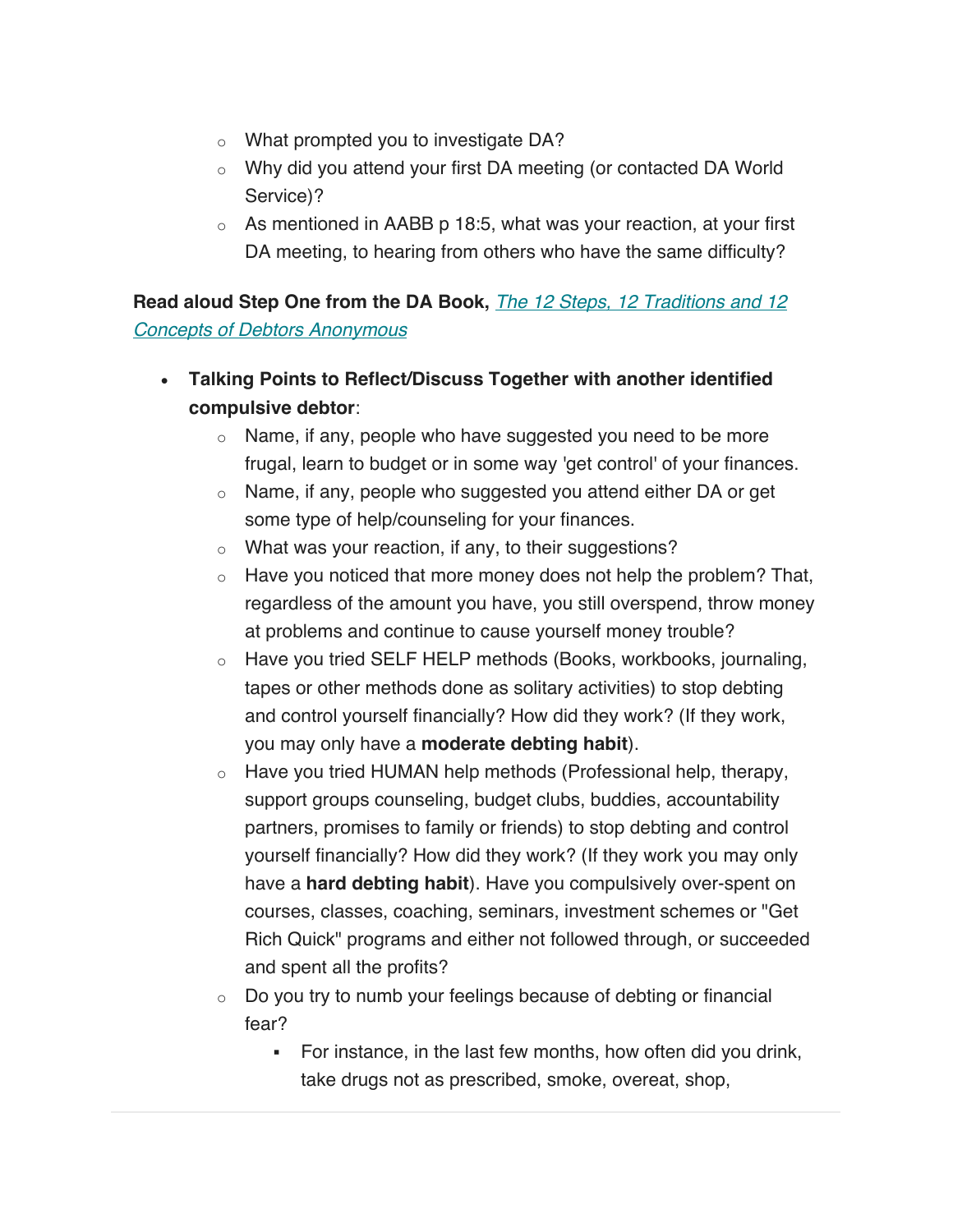oversleep, gamble, over work, over exercise, overuse the internet, 'zone out' on social media, binge watch TV, overpay for luxury services, travel, go on retreat, secure excessive therapeutic treatments, chase romantic partners, act out sexually or engage excessively in other hobbies or activities to help you "check out" or "escape" the reality of your situation?

- Were these things you knew you could not afford? OR were you vague as to whether or not you could afford them?
- Did you ever lie about what you were doing?
- o How many times a week do you notice yourself obsessing about your debting or money problems?
- o How many times have you considered suicide or other forms of escape due to your financial situation?
- o Are you overly secretive or do you lie or isolate due to financial concerns or fears?
- o **ANSWER YES or NO – regarding a lack of will-power and inability to manage decisions about money:**
	- Do you admit that will-power is not working when it comes to stopping your debting behavior?
	- § Do you admit that compulsive debting has crossed the line from "bad habit" and has become an addiction? (if unsure, reread Step 1 p 3-4 in the DA pamphlet: The 12 Steps of DA)
	- § Do you admit that your attempts to manage your compulsive debting and its consequences have failed utterly, and that life will not change for you without help?
	- § *Do you admit powerlessness over compulsive debting & inability to manage the decision not to debt?*
	- Do you have a desire to stop compulsively debting for good and all, one day at a time?
	- § **If you answered "no" to the last two questions, what chronic behavior of yours do you identify as your biggest problem?**

**ACTIONS SO FAR DAILY:**